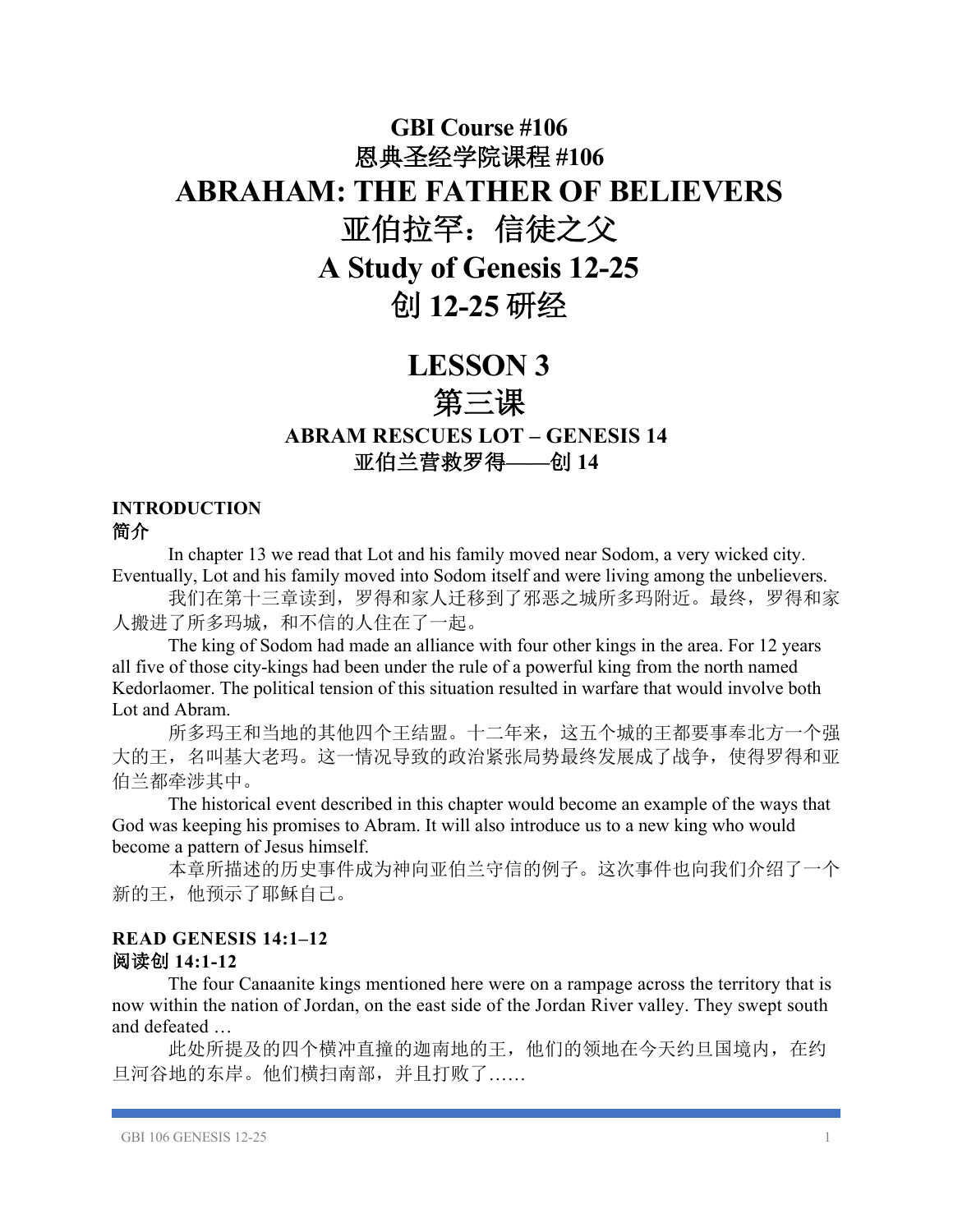- the Rephaites 利乏音人
- the Zuzites 苏西人
- the Emites 以米人
- the Horites 何利人
- the Amalekites 亚玛力人
- the Amorites 亚摩利人
- the five kings in the valley of Siddim  $\overline{m}$ 订谷的五王

The sweeping military victories of these 4 kings indicate that their combined armies were a formidable force, able to overpower one tribe of people after another.

四王压倒性的军事胜利表明,他们的联军是 一股强大的力量,能够征服一个又一个部 族。

In order to escape capture or death at the hands of Kedorlaomer's army, the kings of Sodom and Gomorrah and some of the other leaders of those cities fled to the tar pits and the



hills bordering the valley (v.10). The Hebrew word translated as "fell" into the tar pits may also indicate that they "jumped" into the tar pits in order to escape the invading army. The picture is one of desperation. Thus, even though their cities were captured and the inhabitants led away as prisoners of war, the kings themselves survived by running and hiding.

为了逃避被基大老玛俘获或者死亡的命运,所多玛王和蛾摩拉王以及其他几个城 的王逃到了石漆坑和山谷附近的山上(第 10 节)。被翻译为"掉"在坑里的希伯来文词 语可能也意味着他们是"跳进"石漆坑,以此来逃避追兵。这是一幅绝望的画面。因此, 尽管他们的城被占领,居民被掳为战俘,君王自己却因着逃跑和躲藏幸存了下来。

#### **READ GENESIS 14:13–16** 阅读创 **14:13-16**

1. This is the first time that the term "Hebrew" is used in the Bible (verse 13). Why was Abram called "the Hebrew"?

这是圣经当中第一次出现"希伯来人"这个词(第 13 节)。亚伯兰为什么被称为 "希伯来人"?

2. How did Abram come to be an ally of three Amorites (Mamre, Eshcol, Aner)? 亚伯兰为什么会和三个亚摩利人(幔利,以实各,亚乃)联盟?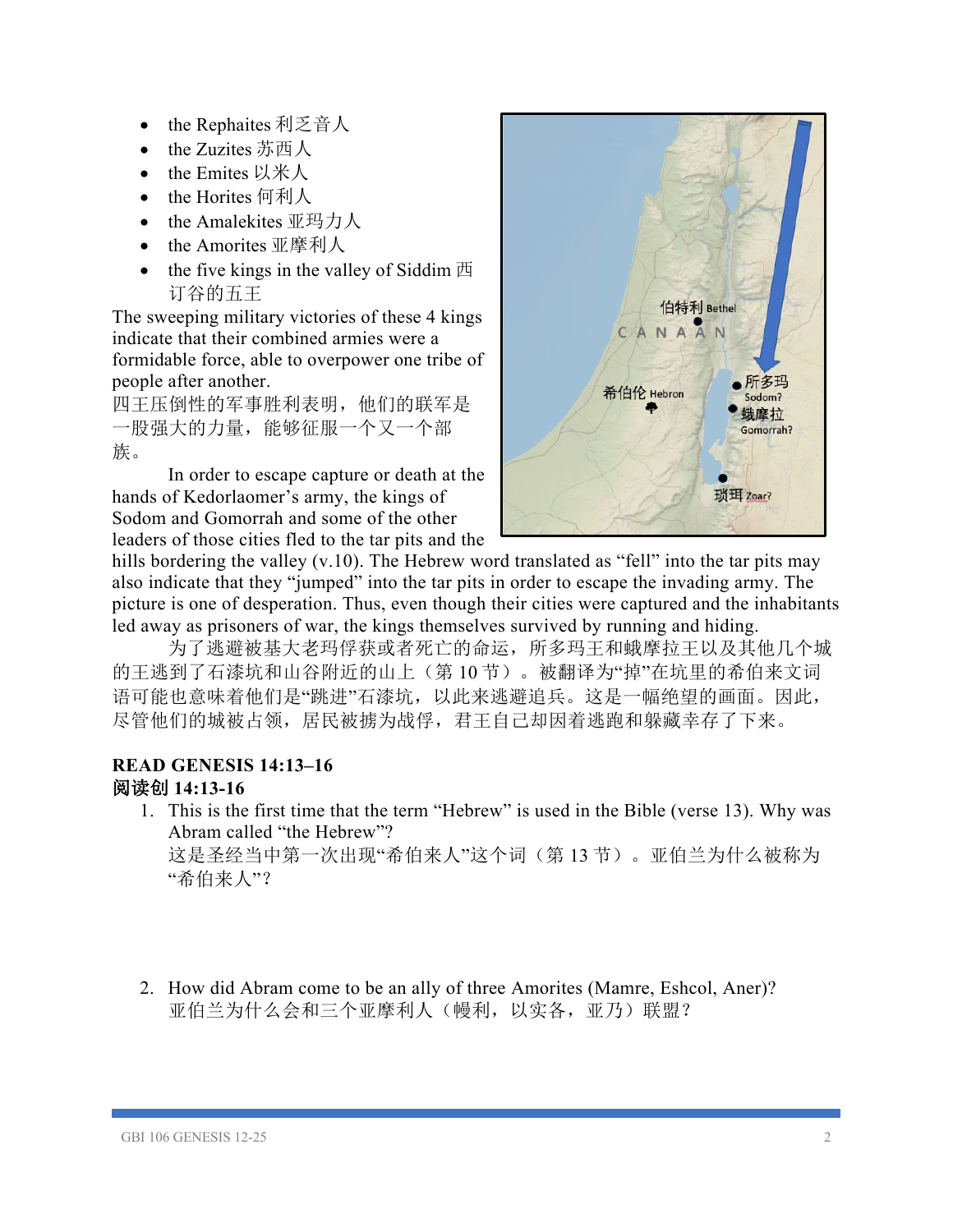Verse 14 says that Abram had 318 trained men born in his household. This would indicate that these men had all been trained in warfare and knew how to fight. This also indicates how large Abram's group was. He had his own private army, so to speak. These men were a significant force, able to defend Abram's group against any who would attack them. It must have taken a large amount of food and drink to sustain a group so large. This is an indication of Abram's great wealth.

第 14 节提到,亚伯兰有在他家里生养的精壮丁三百一十八人。这暗示着这些人 都受过军事训练,并且知道如何打仗。这也表明亚伯兰的队伍很壮大。可以说,他有自 己的私人军队。这些人是一股很强的力量,能够在有人想要攻击他们的时候护卫亚伯兰 的军队。他们可能带着大量的食物和水来供养这么大的军队。这也表明了亚伯兰拥有巨 大财富。

Abram's group was able to do what the five kings of the Valley of Siddim could not do, and they defeated the army of four kings and recovered all of the people and possessions that had been taken. This was a testimony to the power of Abram's group. But even more than that, it was a testimony to the Lord's blessing upon Abram. Abram had already become a great nation blessed by God, just as the Lord had promised.

亚伯兰的军队能够完成西订谷五王无法完成的事情,他们打败了四王的军队,夺 回了被掳去的人和财物。这也证明了亚伯兰军队的力量。然而更为重要的是,这证明了 耶和华对亚伯兰的祝福。亚伯兰已经因着神的祝福而成为大国,就像耶和华所应许的那 样。

- 3. What were the factors that led to Abram's victory over the four Canaanite kings? 是哪些原因让亚伯兰赢了迦南的四个王?
- 4. What is the lesson of this event? 这次事件让我们学到什么功课?

#### **READ GENESIS 14:17–24** 阅读创 **14:17-24**

As Abram's group returned from defeating the four kings and rescuing all of the captives including Lot and his family, we read that the king of Sodom had crawled back out of the tar pit in which he had taken refuge (v.10) and came north to meet Abram's victorious group. They met in the Valley of Shaveh (v.17 which was also known as "the King's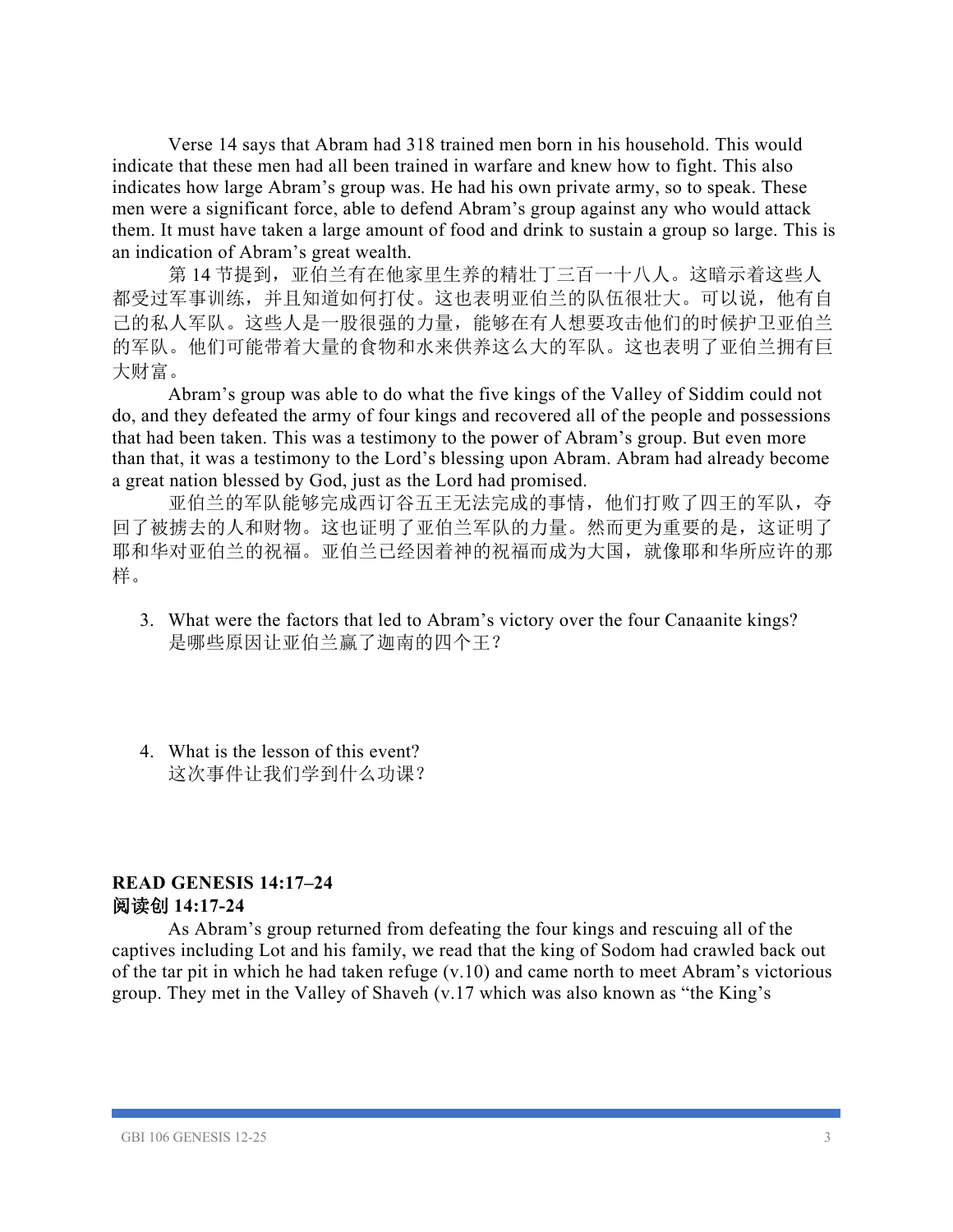Valley." The exact location of this valley is unknown, but many believe that it was somewhere near Salem (another name for the city of Jerusalem (see Psalm 76:2).

亚伯兰打败四王,把被掳掠的人 都夺了回来,包括罗得及其家人。我们 读到所多玛王从他躲藏的石漆坑(第10 节)里爬了上来,并且到北方来迎接亚 伯兰胜利归回。他们在沙微谷(第 17 节,沙微谷也称为"王谷"。我们不清楚 这个谷的准确位置,但是很多人相信其 在撒冷[耶路撒冷的另一个名字<见诗 76:2>]附近)。

In addition to the king of Sodom, we read that the king of Salem also came to meet Abram in that valley. The king of Salem was Melchizedek, a beautiful name that in Hebrew means "king of righteousness."

除了所多玛王,撒冷王也到谷里 来迎接亚伯兰。撒冷王是麦基洗德,这 是一个很美的名字,在希伯来文当中的 意思是"公义之王"。



- 5. How is Melchizedek described in verse 18? What two roles did he have? 第 18 节所描述的麦基洗德是怎么样的?他有哪两个角色?
- 6. How is Melchizedek described in Hebrews 7:1-3? 来 7:1-3 如何描述麦基洗德?

There are several important things that the Bible teaches us about this man. First of all, we read in verse 18 that he was a "priest of God Most High." This is the same thing that Abram called the Lord in verse 22: "the LORD, God Most High, Creator of heaven and earth." Thus, both he and Abram believed in the one true God, in contrast to all of the other Canaanites. The fact that Melchizedek was a priest of the Lord and that he offered sacrifices to the Lord as an act of worship, meant that he practiced his faith in the city of Salem where he was king. How did Melchizedek come to know and worship the one true God? We do not know. But it is noteworthy that here in the middle of all of the Canaanite idolatry was a man who knew the Lord and openly worshiped Him.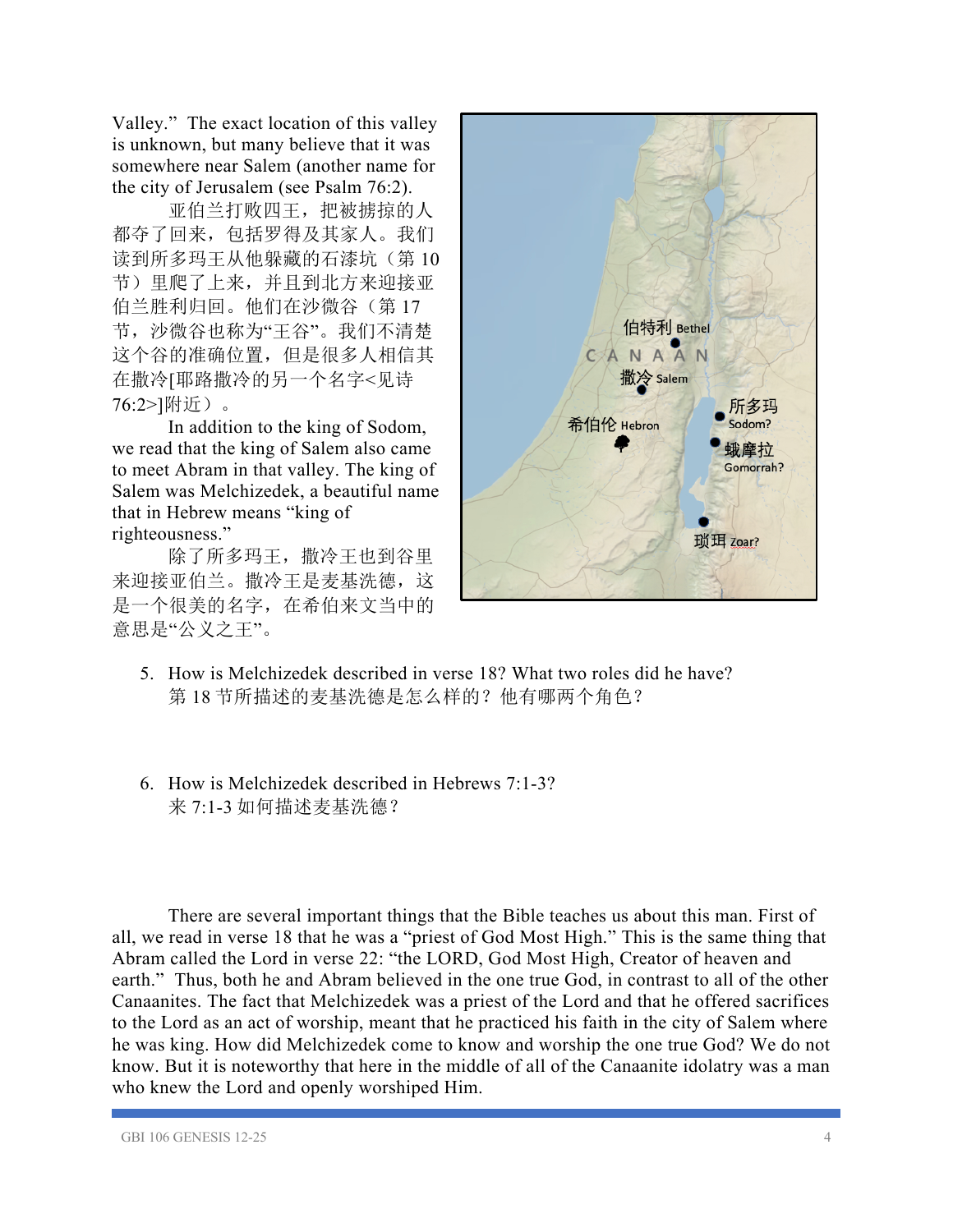关于这个人,圣经教导了我们很重要的几件事。首先, 在第 18 节当中, 他是"至 高神的祭司"。而第 22 节当中,亚伯兰正是如此称呼耶和华"天地的主至高的神耶和 华"。所以,麦基洗德和亚伯兰都相信独一的神,和其他的迦南人不同。麦基洗德是耶 和华的祭司并且他献祭给耶和华作为敬拜的形式,这表示他在自己做王的城里践行他的 信仰。麦基洗德如何认识独一真神并且敬拜他的呢?我们不知道。但是值得注意的是, 在迦南地拜偶像的风气当中,有一个人认识耶和华,并且公开敬拜他。

- 7. What two things did Melchizedek do to honor Abram? (verses 18-19) 麦基洗德做了哪两件事表示对亚伯兰的尊敬? (第 18-19 节)
- 8. What did Melchizedek's blessing (verses 19-20) teach Abram (and everyone else who heard the blessing)? 麦基洗德的祝福(第 19-20 节)教给亚伯兰(以及所有听到这个祝福的人)什 么?
- 9. Why did Abram give Melchizedek a tenth of everything (v. 20)? See Hebrews 7:6–7 for the answer. 亚伯兰把所得的十分之一给麦基洗德(第 20 节),为什么?回答见来 7:6-7。

In his promises to Abram in Genesis 12:2-3, God had said, "I will bless those who bless you." God richly blessed Melchizedek by designating this man as a picture or type of Jesus Christ. In Psalm 110:4 we read that the Messiah would be "a priest forever, in the order of Melchizedek." And in Hebrews 5:10 we read that Jesus "was designated by God to be high priest in the order of Melchizedek."

在创 12:2-3 给亚伯兰的应许当中,神说:"为你祝福的,我必赐福给你。"神大大 祝福了麦基洗德,以他作为耶稣基督的预表。在诗 110:4 里面我们知道, 弥赛亚会"照着 麦基洗德的等次,永远为祭司。"在来 5:10 当中我们知道,耶稣"照着麦基洗德的等次 称他为大祭司。"

Melchizedek was not like the other priests of Israel, who were all descended from Aaron and inherited a priesthood by virtue of their lineage. Melchizedek was also different from all the other Old Testament priests in that he was also a king. Kings were descended from the tribe of Judah. Priests were descended from the tribe of Levi. But Melchizedek was both a king and priest, and in that sense he was like Jesus.

麦基洗德与其他的以色列祭司不同,其他祭司都是来自亚伦家族,是因着血缘继 承成为祭司。麦基洗德同旧约当中其他的祭司也不一样,因为他也是君王。君王是来自